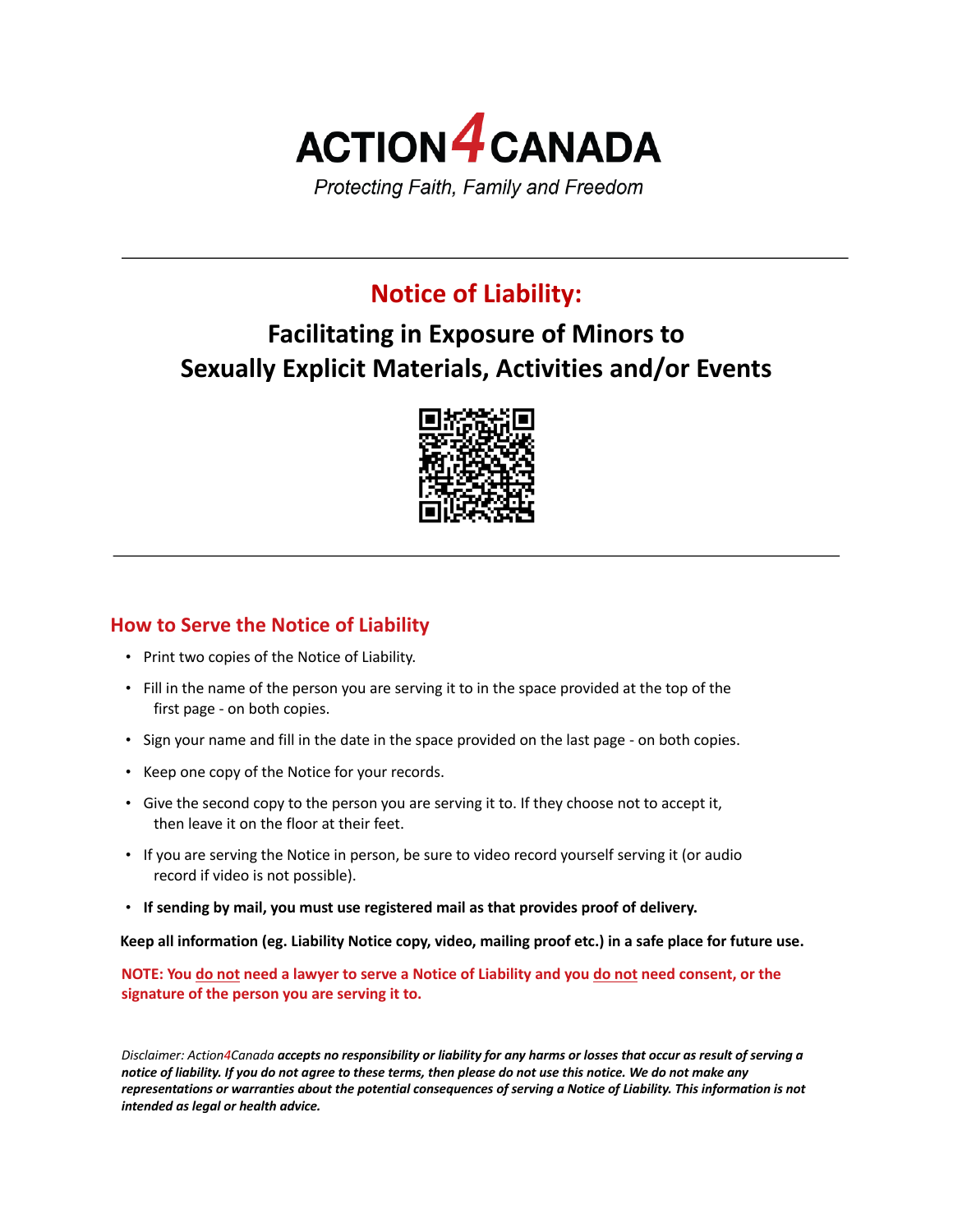### **Notice of Personal Liability**

## **Facilitating in Exposure of Minors to Sexually Explicit Materials, Performers, Activities and/or Events**

Date: \_\_\_\_\_\_\_\_/\_\_\_\_\_\_\_/\_\_\_\_\_\_\_

ATTN: \_\_\_\_\_\_\_\_\_\_\_\_\_\_\_\_\_\_\_\_\_\_\_\_\_\_\_\_\_\_\_\_\_\_\_\_\_\_\_\_\_\_\_\_\_\_\_\_\_\_\_\_\_\_\_\_\_\_\_\_\_\_\_\_\_

\_\_\_\_\_\_\_\_\_\_\_\_\_\_\_\_\_\_\_\_\_\_\_\_\_\_\_\_\_\_\_\_\_\_\_\_\_\_\_\_\_\_\_\_\_\_\_\_\_\_\_\_\_\_\_\_\_\_\_\_\_\_\_\_\_\_\_\_\_\_\_

Position: \_\_\_\_\_\_\_\_\_\_\_\_\_\_\_\_\_\_\_\_\_\_\_\_\_\_\_\_\_\_\_\_\_\_\_\_\_\_\_\_\_\_\_\_\_\_\_\_\_\_\_\_\_\_\_\_\_\_\_\_\_\_\_

Address: Ministry Office/School Division/Public Library:

It has become evident that the LGBTQ SOGI 123 learning resources, implemented into the provincial educational curriculum across Canada in the past several years, have become an avenue to expose minors to sexually explicit, pornographic and inappropriate teachings, materials and activities.

As a Canadian citizen I have a duty to report the following concerns. Through the SOGI 123 resource students (K-12) are being encouraged to masturbate, experiment with the same sex, and are being exposed to pornographic cartoon material depicting minors engaged in explicit sexual activity. These pornographic/explicit books are being found in schools and public libraries across Canada<sup>1</sup>.

It is understood that many of these books have been permitted in an attempt to support the diversity and inclusion guidelines. However, the books must be age appropriate, not cause emotional harm and should not be sexually explicit so as to stay within the bounds of the rule of law and School/Education Acts.

Schools are also encouraging students to participate in Pride parades and events which are exposing minors to nudity, sexually explicit acts and sexual paraphernalia<sup>2</sup>. Pride day has turned into Pride month and now into Pride year as the school calendar is filled with activities that are indoctrinating children and further exposing them to sexually explicit groups and organizations who are grooming children. For eg. Youth for a Change promoting events that involve Twinks.<sup>3</sup> In addition, drag queens are being promoted and invited to perform for students, exposing them to indecent sexual acts.

According to Section 163.1 of the Criminal Code, it is an indictable offense liable to imprisonment, to exploit or expose minors to any form of pornography or sexually explicit material or activities.

**Criminal Code Section 163.1 (1)4 :**

**Definition of child pornography**

**In this section, child pornography means:** 

<sup>1</sup> https://action4canada.com/wp-content/uploads/A4C-schools-sexually-explicit-books.pdf

<sup>2</sup> https://be-the-change93.webnode.page/pride-parade/

<sup>3</sup> https://action4canada.com/wp-content/uploads/twinks.png

<sup>4</sup> https://laws-lois.justice.gc.ca/eng/acts/c-46/section-163.1.html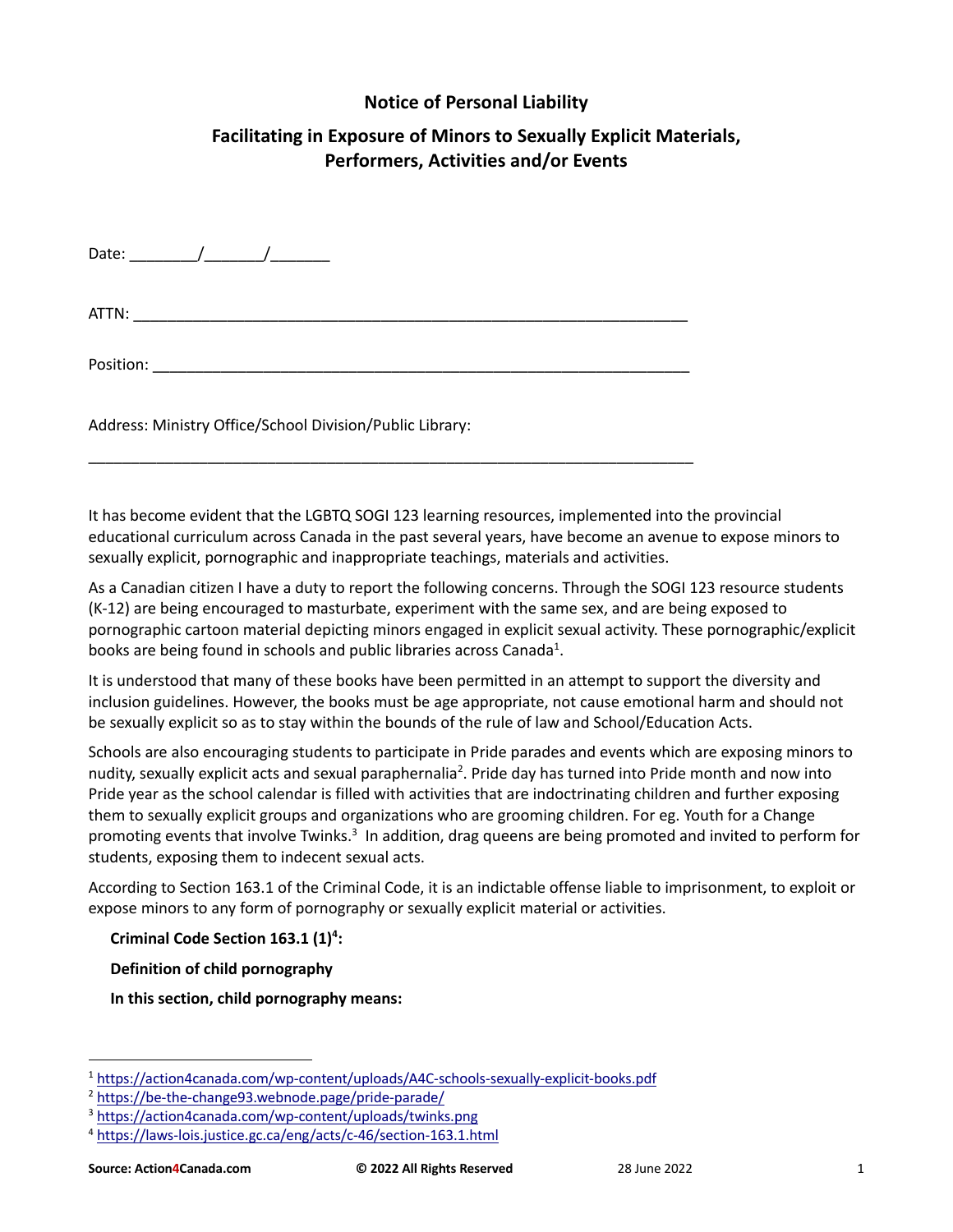(a) a photographic, film, video or other visual representation, whether or not it was made by electronic or mechanical means,

(i) that shows a person who is or is depicted as being under the age of eighteen years and is engaged in or is depicted as engaged in explicit sexual activity, or

(ii) the dominant characteristic of which is the depiction, for a sexual purpose, of a sexual organ or the anal region of a person under the age of eighteen years;

(b) any written material, visual representation or audio recording that advocates or counsels sexual activity with a person under the age of eighteen years that would be an offence under this Act;

(c) any written material whose dominant characteristic is the description, for a sexual purpose, of sexual activity with a person under the age of eighteen years that would be an offence under this Act; or

(d) any audio recording that has as its dominant characteristic the description, presentation or representation, for a sexual purpose, of sexual activity with a person under the age of eighteen years that would be an offence under this Act.

#### **Making child pornography**

(2) Every person who makes, prints, publishes or possesses for the purpose of publication any child pornography is guilty of an indictable offence and liable to imprisonment for a term of not more than 14 years and to a minimum punishment of imprisonment for a term of one year.

#### **Distribution, etc. of child pornography**

(3) Every person who transmits, makes available, distributes, sells, advertises, imports, exports or possesses for the purpose of transmission, making available, distribution, sale, advertising or exportation any child pornography is guilty of an indictable offence and liable to imprisonment for a term of not more than 14 years and to a minimum punishment of imprisonment for a term of one year.

Possession of child pornography (eg Book: It's Perfectly Normal - Animated/Cartoon Pornography<sup>5</sup>)

(4) Every person who possesses any child pornography is guilty of

(a) an indictable offence and is liable to imprisonment for a term of not more than 10 years and to a minimum punishment of imprisonment for a term of one year; or

(b) an offence punishable on summary conviction and is liable to imprisonment for a term of not more than two years less a day and to a minimum punishment of imprisonment for a term of six months.

In addition, encouraging minors to masturbate is a criminal offense according to section 152 of the Criminal Code of Canada.

#### **Criminal Code Section 1526 :**

Every person who, for a sexual purpose, invites, counsels or incites a person under the age of 16 years to touch, directly or indirectly, with a part of the body or with an object, the body of any person, including the body of the person who so invites, counsels or incites and the body of the person under the age of 16 years,

(a) is guilty of an indictable offence and is liable to imprisonment for a term of not more than 14 years and to a minimum punishment of imprisonment for a term of one year; or

<sup>&</sup>lt;sup>5</sup> https://en.wikipedia.org/wiki/Cartoon\_pornography

<sup>6</sup> https://laws-lois.justice.gc.ca/eng/acts/c-46/section-152.html